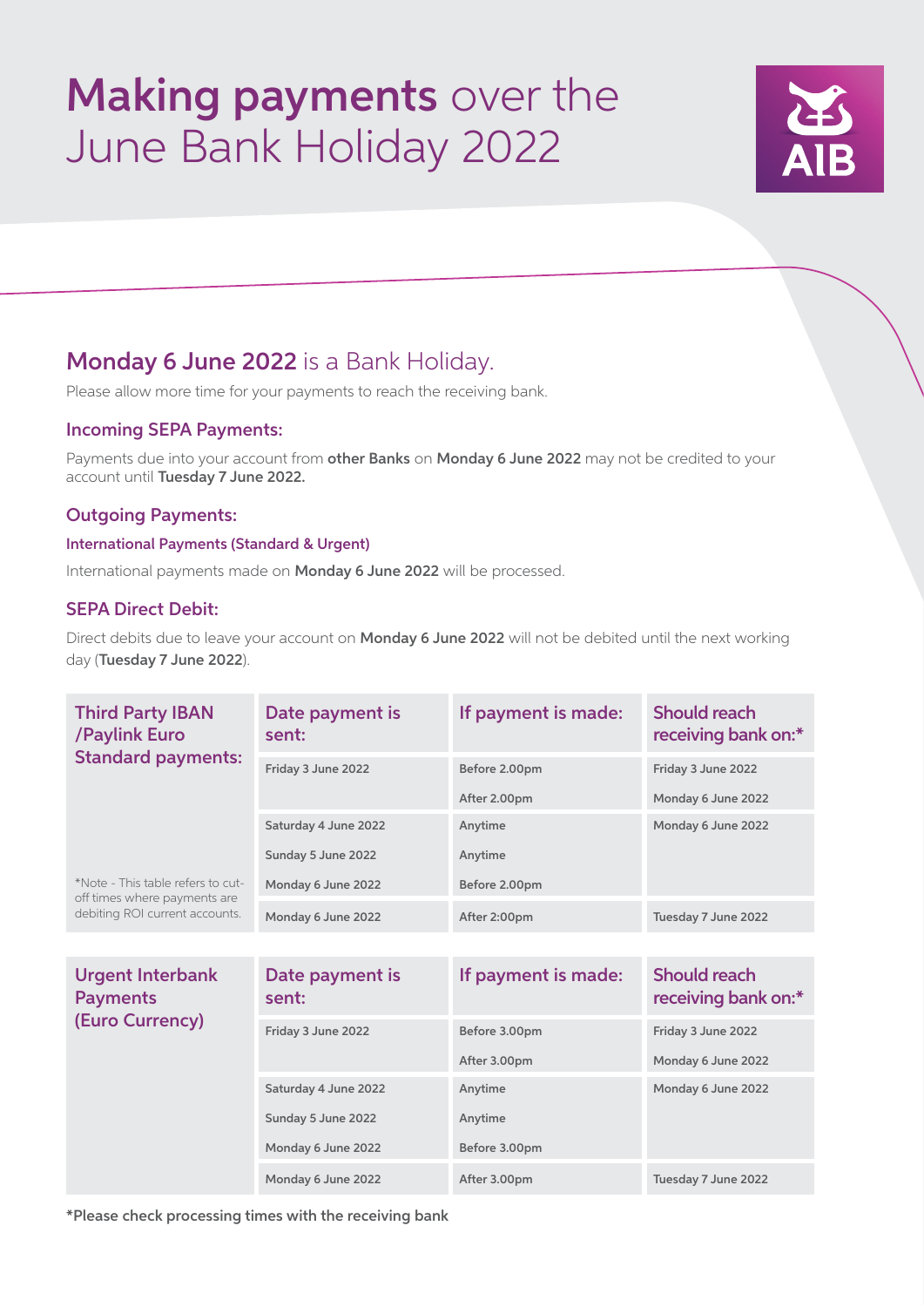# Payment Information over the June Bank Holiday 2022



| <b>Standing Orders</b> | Date payment is<br>sent: | Should reach receiving bank on:* |
|------------------------|--------------------------|----------------------------------|
|                        | Friday 3 June 2022       | Friday 3 June 2022               |
|                        | Saturday 4 June 2022     | Tuesday 7 June 2022              |
|                        | Sunday 5 June 2022       |                                  |
|                        | Monday 6 June 2022       |                                  |
|                        | Tuesday 7 June 2022      |                                  |
|                        |                          |                                  |

| <b>SEPA Credit Transfer</b><br><b>Bulk Files</b> | <b>Requested debit</b><br>date:                                                                              | If payment is<br>authorised:        | <b>Should reach</b><br>receiving bank on*:                                           |
|--------------------------------------------------|--------------------------------------------------------------------------------------------------------------|-------------------------------------|--------------------------------------------------------------------------------------|
|                                                  | Friday 3 June 2022                                                                                           | Before 4.00pm                       | Saturday 4 June 2022<br>(AIB Customers)<br>Monday 6 June 2022<br>(non AIB customers) |
|                                                  | Saturday 4 June 2022<br>Sunday 5 June 2022<br>Monday 6 June 2022<br>Actual debit date<br>Tuesday 7 June 2022 | Anytime<br>Anytime<br>Before 4.00pm | Wednesday 8 June 2022<br>(AIB & non AIB customers)                                   |
|                                                  | Tuesday 7 June 2022                                                                                          | Before 4.00pm                       | Wednesday 8 June 2022<br>(AIB & non AIB customers)                                   |

\*Please check processing times with the receiving bank

| <b>SEPA Direct Debit</b><br><b>Bulk Files</b> | <b>Requested Debit Date:</b> | <b>Actual Debit Date:</b> |  |
|-----------------------------------------------|------------------------------|---------------------------|--|
|                                               | Friday 3 June 2022           | Friday 3 June 2022        |  |
|                                               | Monday 6 June 2022           | Tuesday 7 June 2022       |  |